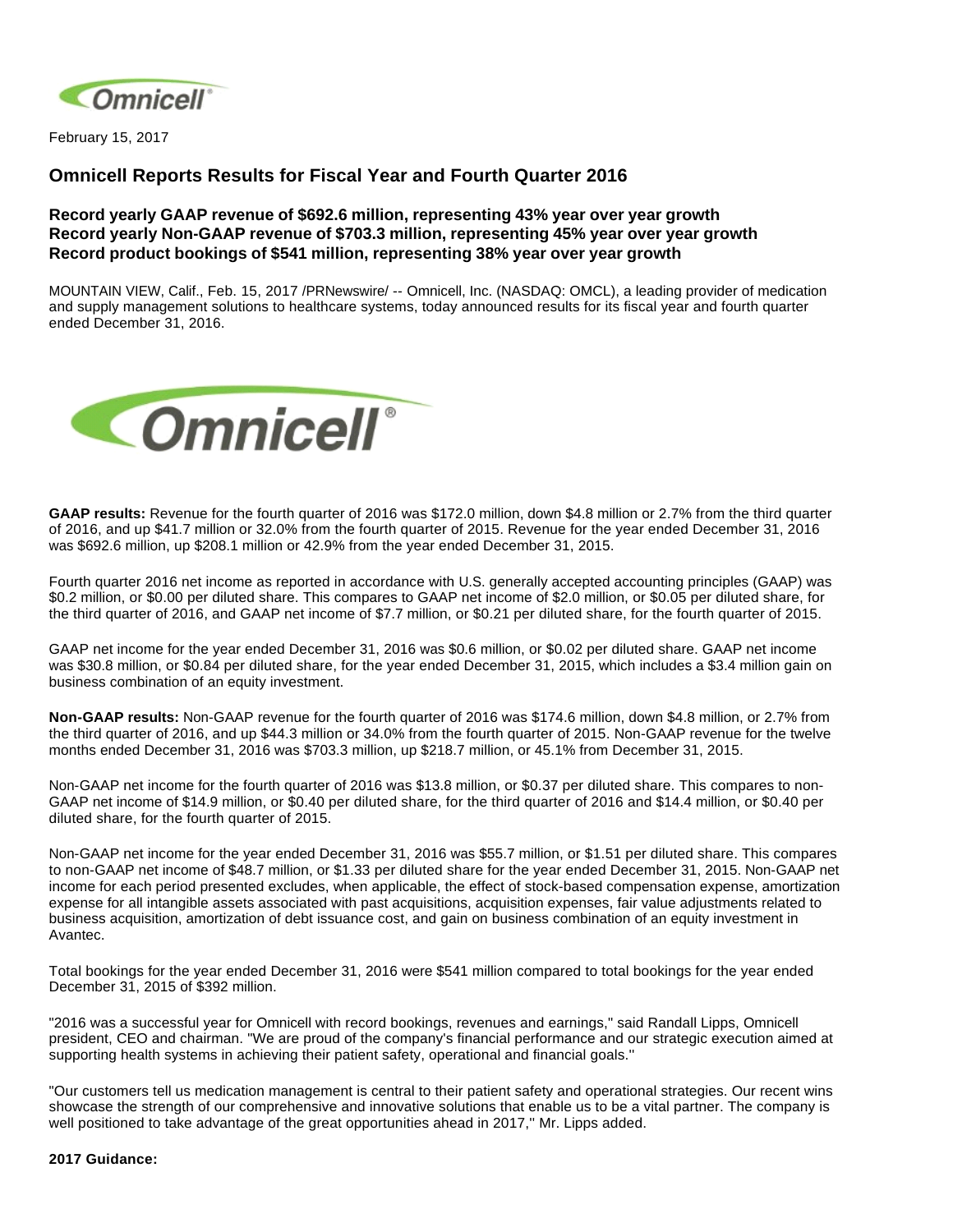The fiscal year 2017 financial results are expected to be characterized by two distinct phases, as revenue and profitability are expected to be impacted by the Company's XT Series product introduction transition and manufacturing ramp up:

**A.** The first phase encompasses the introduction and ramp up of manufacturing for the XT Series in the first quarter of 2017, with anticipated dynamics including:

- Conversion of G4 product bookings and backlog, and sales quotes to XT Series bookings;
- XT Series manufacturing volume ramp up;
- $I$  Installation of the XT Series product at launch customers;
- XT Series manufacturing ramp up cost;
- Reduction of workforce by approximately 100 positions, and the closure of the Company's Tennessee office; and
- General hiring delays

For the first quarter of 2017, the Company expects non-GAAP revenue to be between \$150 million and \$155 million. Omnicell expects first quarter of 2017 non-GAAP earnings to be between \$0.00 and \$0.04 per share.

**B.** The second phase encompasses the acceleration of installations and conversion of product backlog into revenue during the second through the fourth quarters of 2017, with anticipated dynamics including:

- Launch of Acudose-Rx $^{\circledR}$  on XT Series;
- Improvement of XT Series production  $\overline{\text{cost}}$ ;
- Above 20% growth rate for product bookings;
- Return to 8%-12% revenue organic growth range rate;
- XT Series cost of sales reductions as revenue ramps up;
- Continuation of cost reduction initiatives; and
- Inplement development and manufacturing Centers of Excellence ("COEs")

As part of the next phase of the integration of the acquisition of Aesynt the Company is creating the following Centers of Excellence ("COEs") for product development, engineering, and manufacturing:

- the Point of Use COE in California;
- $\text{ }$  the Robotics and Central Pharmacy COE in Pittsburgh, Pennsylvania; and
- $t$  the Medication Adherence Consumables COE in St. Petersburg, Florida

The Company today announced a reduction of its workforce by approximately 100 full-time employees, or about 4% of its total headcount, anticipated to be completed in the first quarter of 2017. This reduction in force includes the closure of the Company's Nashville, Tennessee office, anticipated in the first quarter of 2017, and the closure of the Company's manufacturing facility in Slovenia, anticipated in the third quarter of 2017. The Company expects to incur approximately \$4 million of restructuring expenses in connection with the reduction in force for one-time termination benefits, comprised principally of severance. The Company expects to incur approximately an additional \$4 million of restructuring expenses in connection with facility leases, dilapidation, and other one-time facilities-related expenses.

For the second through the fourth quarters of 2017, the Company expects non-GAAP revenue to be between \$590 million and \$605 million, representing 8%-12% growth both on a reported and organic basis. For the second through fourth quarters of 2017, the Company expects non-GAAP earnings to be between \$1.32 and \$1.38 per share, representing above 15% growth, both on a reported and organic basis.

For the year 2017, Omnicell expects product bookings to be between \$570 million and \$590 million. The Company expects non-GAAP revenue to be between \$740 million and \$760 million, and non-GAAP earnings to be between \$1.32 and \$1.42 per share.

The table below summarizes Omnicell's 2017 guidance for the two distinct phases outlined above:

|                         | Q1'17                         | Q2'17 through Q4'17           | Total Year 2017               |
|-------------------------|-------------------------------|-------------------------------|-------------------------------|
| <b>Product Bookings</b> | < 0% year over year growth    | > 20% year over year growth   | \$570 million - \$590 million |
| <b>Non-GAAP Revenue</b> | \$150 million - \$155 million | \$590 million - \$605 million | \$740 million - \$760 million |
| <b>Non-GAAP EPS</b>     | $$0.00 - $0.04$               | $$1.32 - $1.38$               | $$1.32 - $1.42$               |

### **Reporting Segments**

The Company's Chief Operating Decision Maker (''CODM") is its Chief Executive Officer. The CODM allocates resources and evaluates the performance of the Company's segments using information about its revenues, gross profit, and income from operations. Such evaluation excludes general corporate-level costs that are not specific to either of the reportable segments and are managed separately at the corporate level. Corporate-level costs include expenses related to executive management, finance and accounting, human resources, legal, training and development, and certain administrative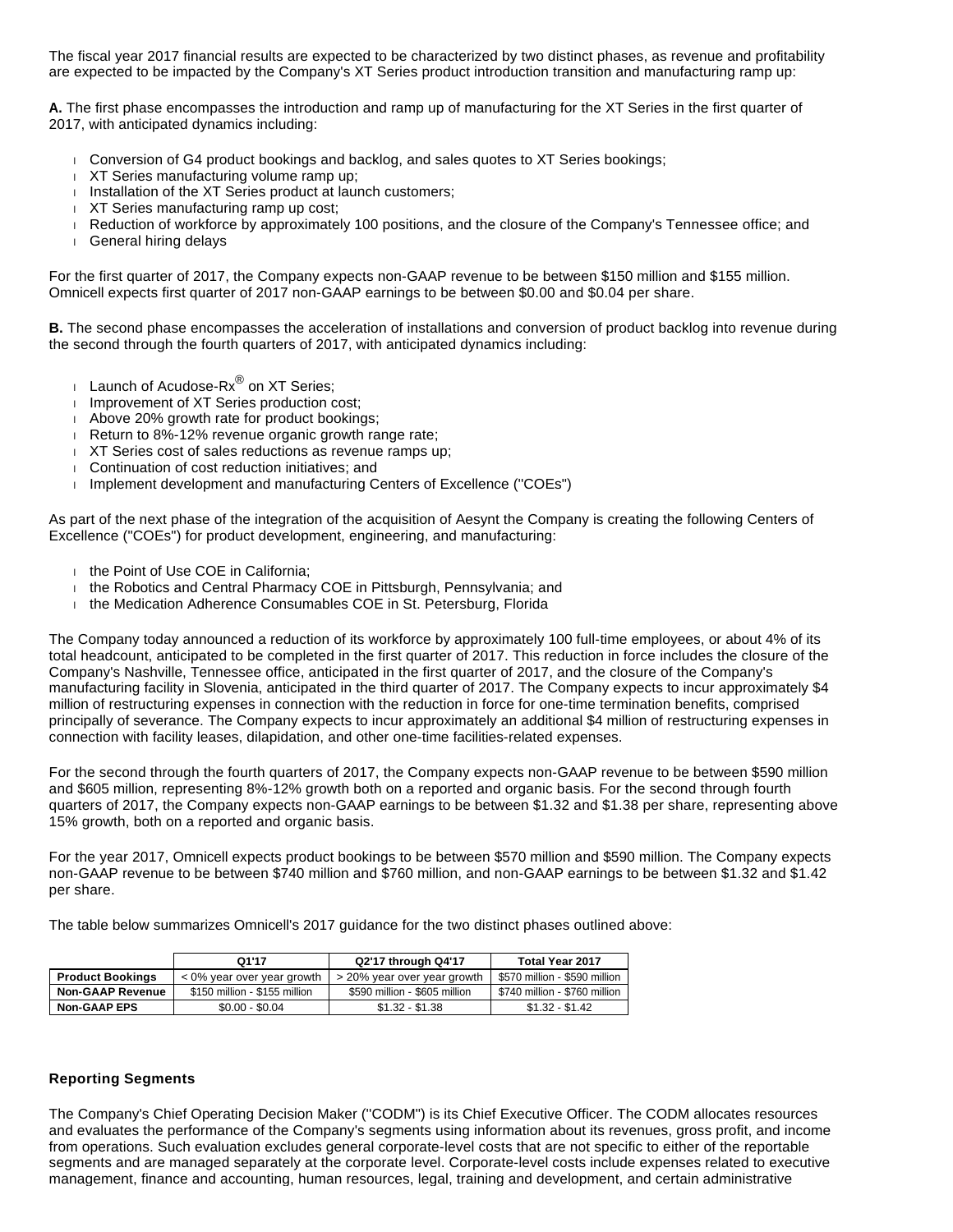expenses. The operating results of the acquired Aesynt business acquired in the first quarter of 2016 are included in the Company's Automation and Analytics reportable segment. The operating results of the Ateb business acquired in the fourth quarter of 2016 are included in the Company's Medication Adherence reportable segment.

## **Omnicell Conference Call Information**

Omnicell will hold a conference call today, Wednesday, February 15, 2017 at 1:30 p.m. PT to discuss fourth quarter financial results. The conference call can be monitored by dialing 1-800-696-5518 within the U.S. or 1-706-758-4883 for all other locations. The Conference ID # is 36561632. Internet users can access the conference call at [http://ir.omnicell.com/events.cfm.](http://ir.omnicell.com/events.cfm) A replay of the call will be available today at approximately 4:30 p.m. PT and will be available until 11:59 p.m. PT on March 29, 2017. The replay access numbers are 1-855-859-2056 within the U.S. and 1- 404-537-3406 for all other locations, Conference ID # is 36561632.

## **About Omnicell**

Since 1992, Omnicell (NASDAQ: OMCL) has been inspired to create safer and more efficient ways to manage medications and supplies across all care settings. As a leader in medication and supply dispensing automation, central pharmacy automation, IV robotics, analytics software, and medication adherence and packaging systems, Omnicell is focused on improving care across the entire healthcare continuum-from the acute care hospital setting, to post-acute skilled nursing and long-term care facilities, to the patient's home.

Over 4,000 customers worldwide use Omnicell® automation and analytics solutions to increase operational efficiency, reduce medication errors, deliver actionable intelligence and improve patient safety.

Omnicell's innovative medication adherence solutions, used by over 32,000 institutional and retail pharmacies in North America and the United Kingdom, are designed to improve patient adherence to prescriptions, helping to reduce costly hospital readmissions.

Recent Omnicell acquisitions, including Ateb, add distinct capabilities, particularly in central pharmacy, IV robotics, and pharmacy software, creating the broadest medication management product portfolio in the industry.

For more information about Omnicell, Inc. please visit [www.omnicell.com.](http://www.omnicell.com/)

### **Forward-Looking Statements**

To the extent any statements contained in this release deal with information that is not historical, these statements are "forward-looking statements" within the meaning of the Private Securities Litigation Reform Act of 1995. As such, they are subject to the occurrence of many events outside Omnicell's control and are subject to various risk factors that could cause actual results to differ materially from those expressed or implied in any forward-looking statement. Such statements include, but are not limited to Omnicell's momentum, pipeline and new sales opportunities, bookings, profit and revenue growth, and the success of Omnicell's strategy for growth, including differentiated products, expansion into new markets and targeted acquisitions. Risks that contribute to the uncertain nature of the forward-looking statements include our ability to take advantage of the growth opportunities in medication management across the spectrum of healthcare settings from long term care to home care, our ability to successfully convert product backlog and sales quotes to our XT Series, our ability to execute the manufacturing ramp up of XT Series, impact of the reduction in our workforce and closure of our Nashville and Slovenia facilities, our ability to continue cost reduction efforts, and our ability to implement development and manufacturing Centers of Excellence, unfavorable general economic and market conditions, risks to growth and acceptance of our products and services, including competitive conversions, and to growth of the clinical automation and workflow automation market generally, the potential of increasing competition, potential regulatory changes, the ability of the company to improve sales productivity to grow product bookings, to develop new products and to acquire and successfully integrate companies. These and other risks and uncertainties are described more fully in Omnicell's most recent filings with the Securities and Exchange Commission. Prospective investors are cautioned not to place undue reliance on forward-looking statements. All forward-looking statements contained in this press release speak only as of the date on which they were made. Omnicell undertakes no obligation to update such statements to reflect events that occur or circumstances that exist after the date on which they were made.

### **Use of Non-GAAP Financial Information**

This press release contains financial measures that are not calculated in accordance with U.S. generally accepted accounting principles (GAAP). Our management evaluates and makes operating decisions using various performance measures. In addition to Omnicell's GAAP results, we also consider non-GAAP revenue, non-GAAP gross profit, non-GAAP operating expenses, non-GAAP net income, and non-GAAP net income per diluted share. Additionally, we calculate Adjusted EBITDA (another non-GAAP measure) by means of adjustments to GAAP Net Income. These non-GAAP results should not be considered as an alternative to gross profit, operating expenses, net income, net income per diluted share, or any other performance measure derived in accordance with GAAP. We present these non-GAAP results because we consider them to be important supplemental measures of Omnicell's performance.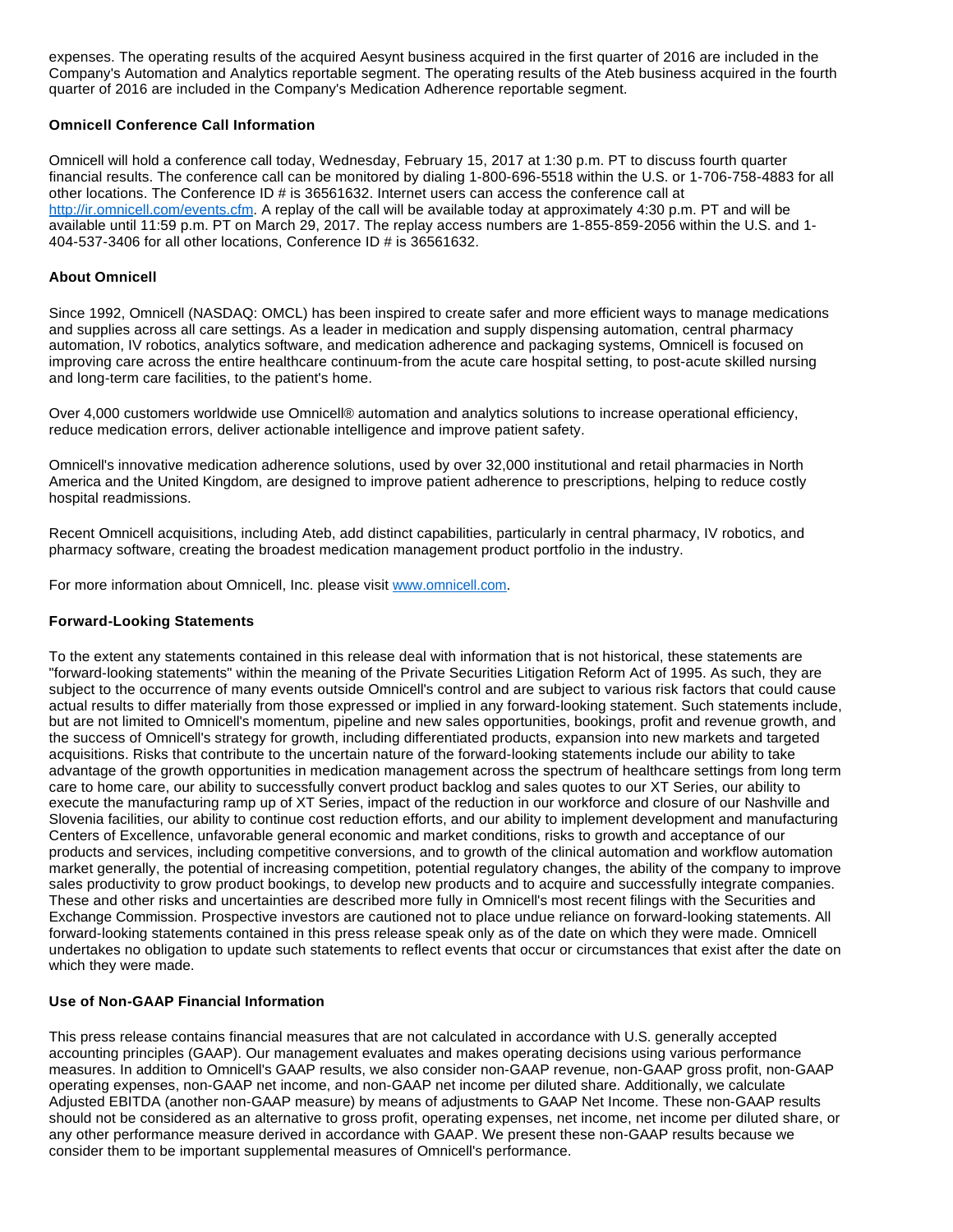Our non-GAAP revenue, non-GAAP gross profit, non-GAAP operating expenses, non-GAAP net income and non-GAAP net income per diluted share are exclusive of certain items to facilitate management's review of the comparability of Omnicell's core operating results on a period to period basis because such items are not related to Omnicell's ongoing core operating results as viewed by management. We define our "core operating results" as those revenues recorded in a particular period and the expenses incurred within that period that directly drive operating income in that period. Management uses these non-GAAP financial measures in making operating decisions because, in addition to meaningful supplemental information regarding operating performance, the measures give us a better understanding of how we should invest in research and development, fund infrastructure growth and evaluate the effectiveness of marketing strategies. In calculating the above non-GAAP results, management specifically adjusted for the following excluded items:

a) Stock-based compensation expense. We excluded from our non-GAAP results the expense related to equity-based compensation plans as they represent expenses that do not require cash settlement from Omnicell.

b) Intangible assets amortization from business acquisitions. We excluded from our non-GAAP results the intangible assets amortization expense resulting from our past acquisitions. These non-cash charges are not considered by management to reflect the core cash-generating performance of the business and therefore are excluded from our non-GAAP results.

c) Amortization of debt issuance cost. Debt issuance cost represents costs associated with the issuance of Term Loan and Revolving Line of Credit facilities. The cost includes underwriting fees, original issue discount, ticking fee, and legal fees. This non-cash expense is not considered by management to reflect the core cash-generating performance of the business and therefore is excluded from our non-GAAP results.

d) Acquisition accounting impact related to deferred revenue. In connection with acquisition of Aesynt, business combination rules require us to account for the fair values of arrangements for which acceptance has not been obtained, and post installation support has not been provided in our purchase accounting. The non-GAAP adjustment to our revenues is intended to include the full amounts of such revenues. We believe the adjustment to these revenues is useful as a measure of the ongoing performance of our business.

e) Inventory fair value adjustments. In connection with acquisition of Aesynt, business combination rules require us to account for the fair values of inventory acquired in our purchase accounting. The non-GAAP adjustment to the cost of revenues is intended to include the impact of such adjustment. We believe the adjustment is useful as a measure of the ongoing performance of our business.

f) Acquisition related expenses. We excluded from the non-GAAP results the expenses which are related to the recent acquisitions. These expenses are unrelated to our ongoing operations and we do not expect them to occur in the ordinary course of business. We believe that excluding these acquisition related expenses provides more meaningful comparisons of the financial results to our historical operations and forward looking guidance and the financial results of less acquisitive peer companies.

g) Gain on business combination of an equity investment. We excluded from our non-GAAP results the gain on a minority equity investment in a private company, Avantec, which was recognized in relation to the acquisition by Omnicell of the remainder of the company. This non-cash gain is not considered by management to reflect the core cash-generating performance of the business and therefore is excluded from our non-GAAP results.

Management adjusts for the above items because management believes that, in general, these items possess one or more of the following characteristics: their magnitude and timing is largely outside of Omnicell's control; they are unrelated to the ongoing operation of the business in the ordinary course; they are unusual and we do not expect them to occur in the ordinary course of business; or they are non-operational, or non-cash expenses involving stock compensation plans.

We believe that the presentation of these non-GAAP financial measures is warranted for several reasons:

1) Such non-GAAP financial measures provide an additional analytical tool for understanding Omnicell's financial performance by excluding the impact of items which may obscure trends in the core operating results of the business;

2) Since we have historically reported non-GAAP results to the investment community, we believe the inclusion of non-GAAP numbers provides consistency and enhances investors' ability to compare our performance across financial reporting periods;

3) These non-GAAP financial measures are employed by Omnicell's management in its own evaluation of performance and are utilized in financial and operational decision making processes, such as budget planning and forecasting; and

4) These non-GAAP financial measures facilitate comparisons to the operating results of other companies in our industry, which use similar financial measures to supplement their GAAP results, thus enhancing the perspective of investors who wish to utilize such comparisons in their analysis of our performance.

Set forth below are additional reasons why share-based compensation expense is excluded from our non-GAAP financial measures: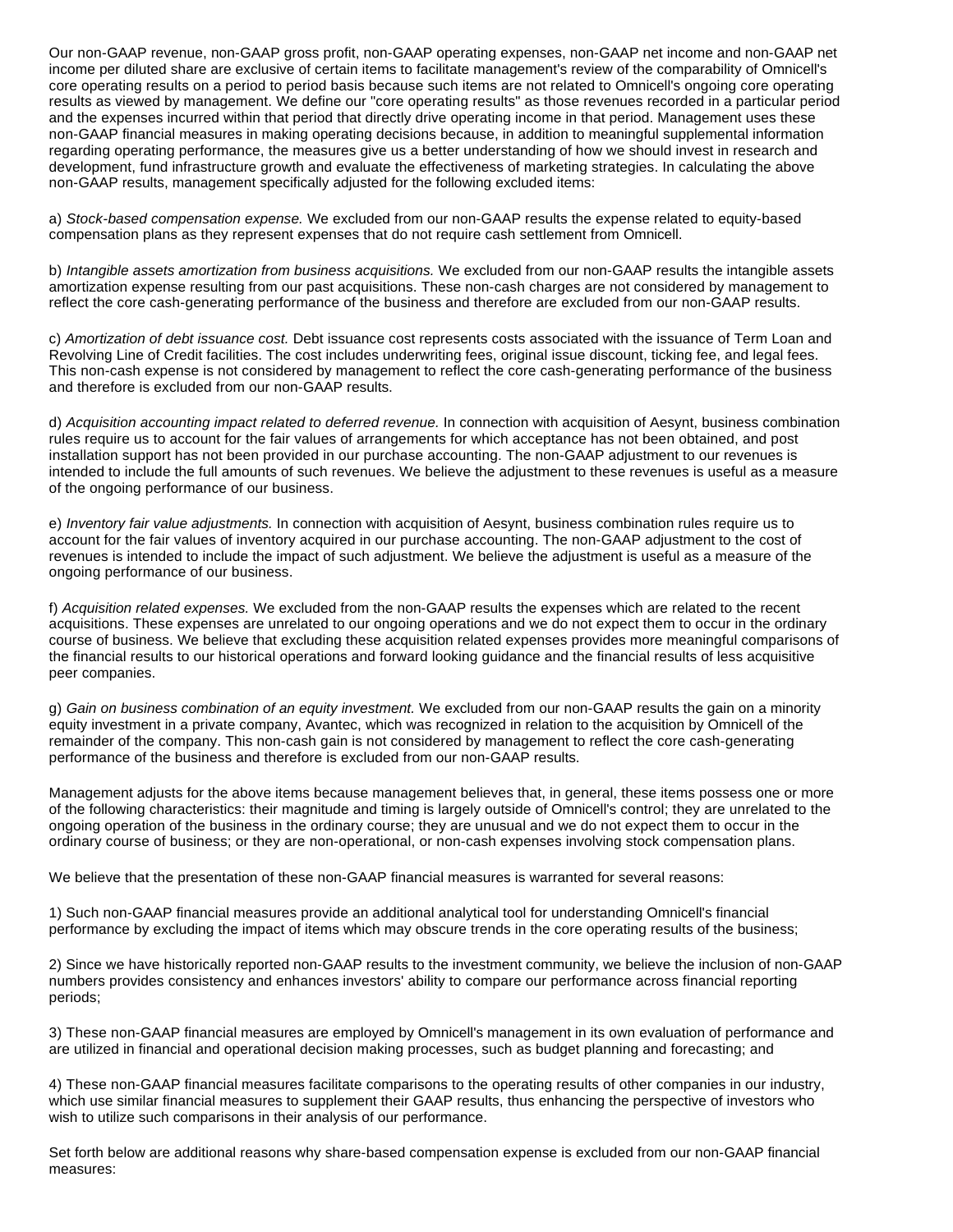i) While share-based compensation calculated in accordance with ASC 718 constitutes an ongoing and recurring expense of Omnicell, it is not an expense that requires cash settlement by Omnicell. We therefore exclude these charges for purposes of evaluating core operating results. Thus, our non-GAAP measurements are presented exclusive of stock-based compensation expense to assist management and investors in evaluating our core operating results.

ii) We present ASC 718 share-based payment compensation expense in our reconciliation of non-GAAP financial measures on a pre-tax basis because the exact tax differences related to the timing and deductibility of share-based compensation, under ASC 718 are dependent upon the trading price of Omnicell's common stock and the timing and exercise by employees of their stock options. As a result of these timing and market uncertainties the tax effect related to share-based compensation expense would be inconsistent in amount and frequency and is therefore excluded from our non-GAAP results.

Our Adjusted EBITDA calculation is defined as earnings before interest income and expense, taxes, depreciation and amortization, and non-cash expenses, including ASC 718 stock compensation expense, as well as certain non-GAAP adjustments.

As stated above, we present non-GAAP financial measures because we consider them to be important supplemental measures of performance. However, non-GAAP financial measures have limitations as an analytical tool and should not be considered in isolation or as a substitute for Omnicell's GAAP results. In the future, we expect to incur expenses similar to certain of the non-GAAP adjustments described above and expect to continue reporting non-GAAP financial measures excluding such items. Some of the limitations in relying on non-GAAP financial measures are:

· Omnicell's stock option and stock purchase plans are important components of incentive compensation arrangements and will be reflected as expenses in Omnicell's GAAP results for the foreseeable future under ASC 718.

· Other companies, including companies in Omnicell's industry, may calculate non-GAAP financial measures differently than Omnicell, limiting their usefulness as a comparative measure.

Pursuant to the requirements of SEC Regulation G, a detailed reconciliation between Omnicell's non-GAAP and GAAP financial results is set forth in the financial tables at the end of this press release. Investors are advised to carefully review and consider this information strictly as a supplement to the GAAP results that are contained in this press release and in Omnicell's SEC filings.

|                                                 |         |                      |            | <b>Three Months Ended</b> |        |                      | <b>Years Ended</b>   |               |    |                      |
|-------------------------------------------------|---------|----------------------|------------|---------------------------|--------|----------------------|----------------------|---------------|----|----------------------|
|                                                 |         | December 31,<br>2016 |            | September 30,<br>2016     |        | December 31,<br>2015 | December 31,<br>2016 |               |    | December 31,<br>2015 |
| Revenues:                                       |         |                      |            |                           |        |                      |                      |               |    |                      |
| Product                                         | \$      | 125,753              | \$         | 133,621                   | \$     | 104,193              |                      | \$<br>517,944 |    | 388,397              |
| Services and other revenues                     | 46,221  |                      |            | 43,116                    |        | 26,123               |                      | 174,679       |    | 96,162               |
| Total revenues                                  | 171,974 |                      |            | 176,737                   |        | 130,316              |                      | 692,623       |    | 484,559              |
| Cost of revenues:                               |         |                      |            |                           |        |                      |                      |               |    |                      |
| Cost of product revenues                        | 78,024  |                      |            | 76,188                    |        | 55.099               |                      | 302,437       |    | 198,418              |
| Cost of services and other revenues             | 19,621  |                      |            | 19,041                    |        | 10,137               |                      | 76,386        |    | 38,211               |
| Total cost of revenues                          | 97,645  |                      |            | 95,229                    |        | 65,236               |                      | 378,823       |    | 236,629              |
| <b>Gross profit</b>                             |         | 74,329               |            | 81,508                    |        | 65,080               |                      | 313,800       |    | 247,930              |
| <b>Operating expenses:</b>                      |         |                      |            |                           |        |                      |                      |               |    |                      |
| Research and development                        |         | 14,902               | 15,264     |                           |        | 9,219                |                      | 57,799        |    | 35,160               |
| Selling, general and administrative             |         | 59,608               | 61,316     |                           |        | 43,891               |                      | 249,520       |    | 167,581              |
| Gain on business combination                    |         |                      |            |                           |        |                      |                      |               |    | (3, 443)             |
| Total operating expenses                        |         | 74,510               |            | 76,580                    | 53,110 |                      | 307,319              |               |    | 199,298              |
| Income (loss) from operations                   |         | (181)                |            | 4,928                     | 11,970 |                      | 6.481                |               |    | 48,632               |
| Interest and other income (expense), net        |         | (1,656)              |            | (2,721)                   |        | (753)                |                      | (8, 429)      |    | (2,388)              |
| Income (loss) before provision for income taxes |         | (1,837)              |            | 2,207                     |        | 11,217               |                      | (1,948)       |    | 46,244               |
| Provision (benefit) for income taxes            |         | (1,994)              |            | 224                       |        | 3,562                | (2,551)              |               |    | 15,484               |
| Net income                                      | \$      | 157                  | \$         | 1,983                     | \$     | 7,655                | \$                   | 603           | \$ | 30,760               |
| Net income per share:                           |         |                      |            |                           |        |                      |                      |               |    |                      |
| <b>Basic</b>                                    | \$      |                      | \$         | 0.05                      | \$     | 0.22                 | \$                   | 0.02          | \$ | 0.86                 |
| <b>Diluted</b>                                  | \$      |                      | \$<br>0.05 |                           | \$     | 0.21                 | \$<br>0.02           |               | \$ | 0.84                 |
| Weighted average shares outstanding:            |         |                      |            |                           |        |                      |                      |               |    |                      |
| Basic                                           |         | 36.553               |            | 36,332                    |        | 35.482               |                      | 36.156        |    | 35.857               |
| <b>Diluted</b>                                  |         | 37,256               |            | 37,079                    |        | 36,172               |                      | 36,864        |    | 36,718               |

#### **Omnicell, Inc. Condensed Consolidated Statements of Operations (Unaudited, in thousands, except per share data)**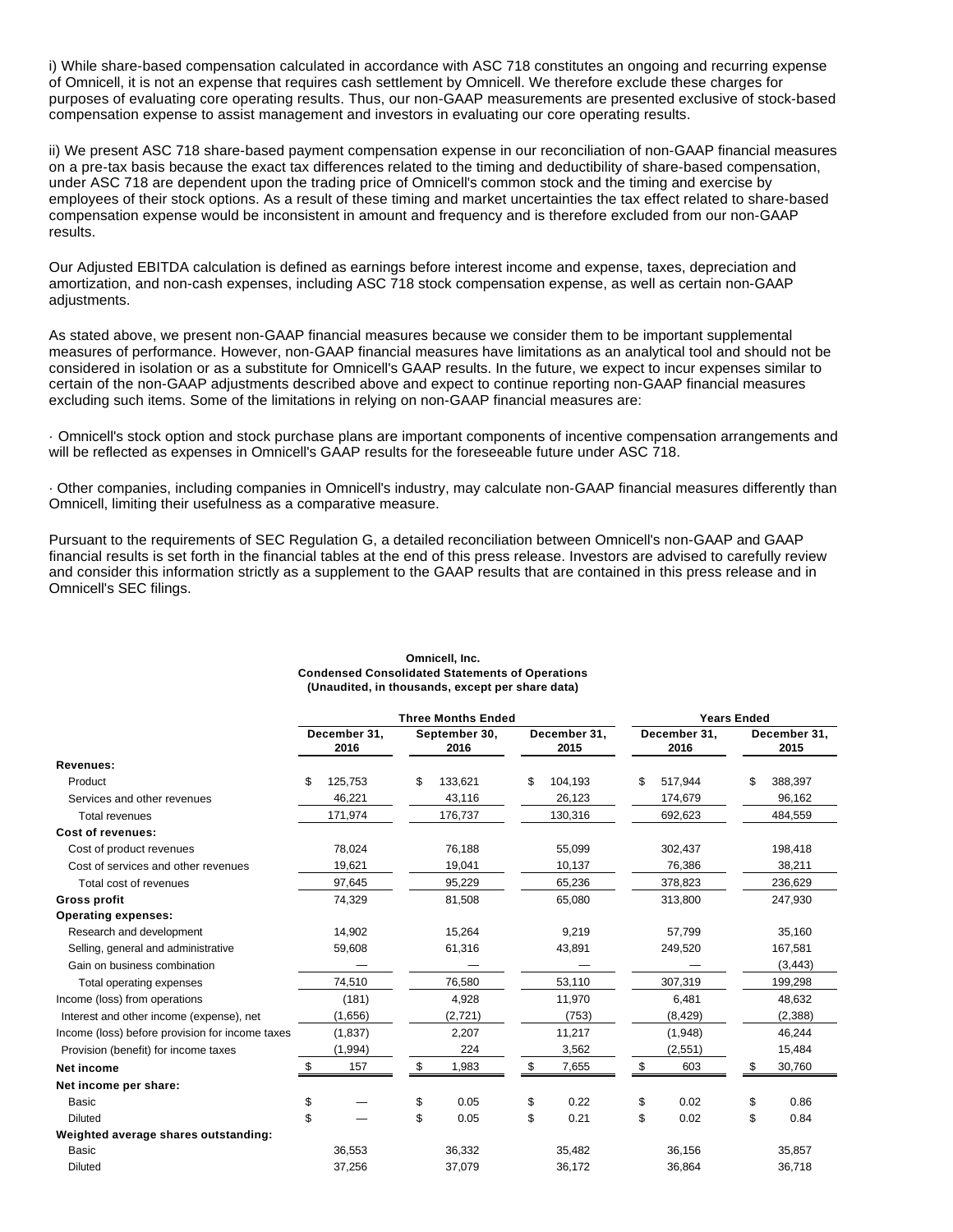#### **Omnicell, Inc. Condensed Consolidated Balance Sheets (Unaudited, in thousands)**

|                                                | December 31,<br>2016 | December 31,<br>2015 |  |  |
|------------------------------------------------|----------------------|----------------------|--|--|
| <b>ASSETS</b>                                  |                      |                      |  |  |
| Current assets:                                |                      |                      |  |  |
| Cash and cash equivalents                      | \$<br>54,488         | \$<br>82,217         |  |  |
| Accounts receivable, net                       | 150,303              | 107,957              |  |  |
| Inventories                                    | 69,297               | 46,594               |  |  |
| Prepaid expenses                               | 28,646               | 19,586               |  |  |
| Other current assets                           | 12,674               | 7,774                |  |  |
| Total current assets                           | 315,408              | 264,128              |  |  |
| Property and equipment, net                    | 42,011               | 32,309               |  |  |
| Long-term investment in sales-type leases, net | 20,585               | 14,484               |  |  |
| Goodwill                                       | 327,724              | 147,906              |  |  |
| Intangible assets, net                         | 190,283              | 89,665               |  |  |
| Long-term deferred tax assets                  | 4,041                | 2,361                |  |  |
| Other long-term assets                         | 35,051               | 27,894               |  |  |
| <b>Total assets</b>                            | \$<br>935,103        | \$<br>578,747        |  |  |
| <b>LIABILITIES AND STOCKHOLDERS' EQUITY</b>    |                      |                      |  |  |
| <b>Current liabilities:</b>                    |                      |                      |  |  |
| Accounts payable                               | \$<br>27,069         | \$<br>22,646         |  |  |
| Accrued compensation                           | 26,722               | 18,195               |  |  |
| <b>Accrued liabilities</b>                     | 31,195               | 30,133               |  |  |
| Long-term debt, current portion, net           | 8,410                |                      |  |  |
| Deferred revenue, net                          | 87,516               | 53,656               |  |  |
| <b>Total current liabilities</b>               | 180,912              | 124,630              |  |  |
| Long-term, deferred revenue                    | 17,051               | 17,975               |  |  |
| Long-term deferred tax liabilities             | 51,592               | 21,822               |  |  |
| Other long-term liabilities                    | 8,210                | 11,932               |  |  |
| Long-term debt, net                            | 245,731              |                      |  |  |
| <b>Total liabilities</b>                       | 503,496              | 176,359              |  |  |
| Stockholders' equity:                          |                      |                      |  |  |
| Total stockholders' equity                     | 431,607              | 402,388              |  |  |
| Total liabilities and stockholders' equity     | 935,103<br>\$        | 578,747<br>\$        |  |  |

#### **Omnicell, Inc. Condensed Consolidated Statements of Cash Flows (Unaudited, in thousands)**

|                                                                                   |           | <b>Years Ended</b> |
|-----------------------------------------------------------------------------------|-----------|--------------------|
|                                                                                   | 2016      | 2015               |
| <b>Operating Activities</b>                                                       |           |                    |
| Net income                                                                        | \$<br>603 | \$<br>30,760       |
| Adjustments to reconcile net income to net cash provided by operating activities: |           |                    |
| Depreciation and amortization                                                     | 58,362    | 25,639             |
| Loss on disposal of fixed assets                                                  | 35        | 238                |
| Gain on business combination                                                      |           | (3, 443)           |
| Gain related to contingent liability                                              | (600)     |                    |
| Share-based compensation expense                                                  | 19,500    | 14,921             |
| Income tax benefits from employee stock plans                                     | 1,702     | 4,535              |
| Excess tax benefits from employee stock plans                                     | (1,963)   | (4, 724)           |
| Deferred income taxes                                                             | (10, 882) | (1,092)            |
| Amortization of debt financing fees                                               | 1,590     |                    |
| Changes in operating assets and liabilities:                                      |           |                    |
| Accounts receivable                                                               | 8,047     | (17, 941)          |
| Inventories                                                                       | (3,362)   | (10, 032)          |
| Prepaid expenses                                                                  | (4,321)   | 4,049              |
| Other current assets                                                              | (1,093)   | 638                |
| Investment in sales-type leases                                                   | (9,639)   | (4,661)            |
| Other long-term assets                                                            | 2,043     | 496                |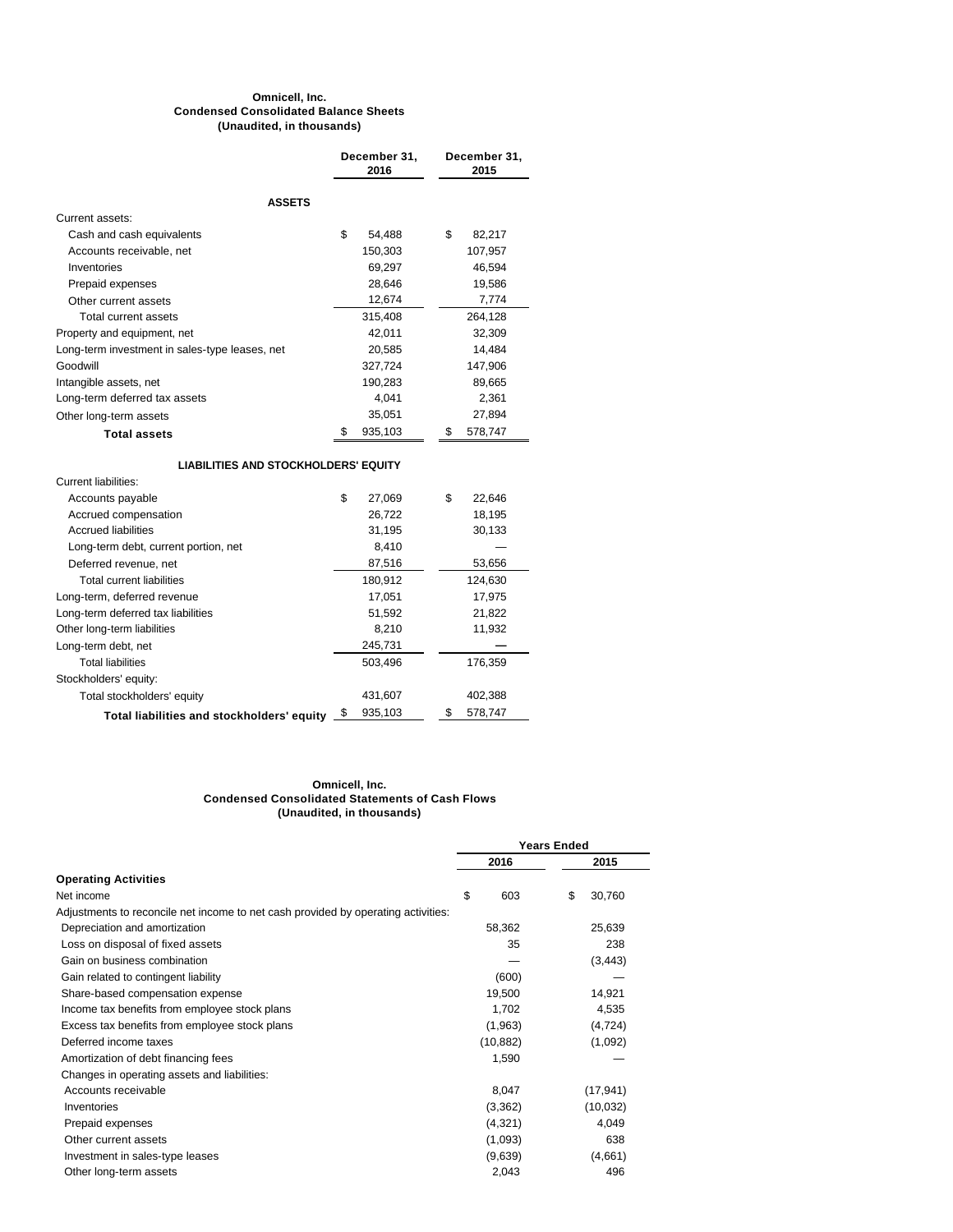| (4,963)      | (2,841)      |
|--------------|--------------|
| (2,052)      | (2,032)      |
| (3, 287)     | 5,456        |
| 4,480        | (5,521)      |
| (6, 263)     | (683)        |
| 47,937       | 33,762       |
|              |              |
| (1, 372)     | (415)        |
| (14, 348)    | (12, 132)    |
| (13, 445)    | (7, 542)     |
| (312, 158)   | (25, 507)    |
| (341, 323)   | (45, 596)    |
|              |              |
| 287,051      |              |
| (34,500)     |              |
| (3,000)      |              |
| 17,691       | 17,091       |
| (3,490)      | (3,627)      |
| 1,963        | 4,724        |
|              | (50,021)     |
| 265,715      | (31, 833)    |
| (58)         | (4)          |
| (27, 729)    | (43, 671)    |
| 82,217       | 125,888      |
| 54,488<br>\$ | \$<br>82,217 |
|              |              |

#### **Omnicell, Inc. Reconciliation of GAAP to Non-GAAP (Unaudited, in thousands, except per share data and percentages)**

|                                                                           |                      | <b>Three Months Ended</b> |                      | <b>Twelve Months Ended</b> |                      |     |                      |  |  |
|---------------------------------------------------------------------------|----------------------|---------------------------|----------------------|----------------------------|----------------------|-----|----------------------|--|--|
|                                                                           | December 31,<br>2016 | September 30,<br>2016     | December 31,<br>2015 |                            | December 31.<br>2016 |     | December 31,<br>2015 |  |  |
| Reconciliation of GAAP revenue to non-GAAP revenue:                       |                      |                           |                      |                            |                      |     |                      |  |  |
| GAAP revenue<br>Acquisition accounting impact                             | \$<br>171,974        | \$<br>176,737             | \$<br>130,316        | \$                         | 692,623              | \$  | 484,559              |  |  |
| related to deferred revenue                                               | 2,663                | 2,663                     |                      |                            | 10,652               |     |                      |  |  |
| Non-GAAP revenue                                                          | \$<br>174,637        | \$<br>179,400             | \$<br>130,316        | \$                         | 703,275              | \$  | 484,559              |  |  |
| Reconciliation of GAAP gross profit to non-GAAP gross profit:             |                      |                           |                      |                            |                      |     |                      |  |  |
| GAAP gross profit                                                         | \$<br>74,329         | \$<br>81,508              | \$<br>65,080         | \$                         | 313,800              | \$. | 247,930              |  |  |
| GAAP gross margin<br>Share-based compensation                             | 43.2%                | 46.1%                     | 49.9%                |                            | 45.3%                |     | 51.2%                |  |  |
| expense<br>Amortization of acquired                                       | 776                  | 628                       | 481                  |                            | 2,596                |     | 2,111                |  |  |
| intangibles<br>Acquisition accounting impact                              | 5,266                | 5,199                     | 547                  |                            | 20,890               |     | 2,016                |  |  |
| related to deferred revenue                                               | 2,663                | 2,663                     |                      |                            | 10,652               |     |                      |  |  |
| Inventory fair value adjustments                                          | 921                  | 920                       |                      |                            | 3,682                |     |                      |  |  |
| Acquisition related expenses                                              | 5                    | 44                        |                      |                            | 277                  |     |                      |  |  |
| Non-GAAP gross profit                                                     | \$<br>83,960         | \$<br>90,962              | \$<br>66,108         | \$                         | 351,897              | \$  | 252,057              |  |  |
| Non-GAAP gross margin                                                     | 48.1%                | 50.7%                     | 50.7%                |                            | 50.0%                |     | 52.0%                |  |  |
| Reconciliation of GAAP operating expenses to non-GAAP operating expenses: |                      |                           |                      |                            |                      |     |                      |  |  |
| <b>GAAP</b> operating expenses<br>GAAP operating expenses % to total      | \$<br>74,510         | \$<br>76,580              | \$<br>53,110         | \$                         | 307,319              | \$  | 199,298              |  |  |
| revenue<br>Share-based compensation                                       | 43.3%                | 43.3%                     | 40.8%                |                            | 44.4%                |     | 41.1%                |  |  |
| expense<br>Amortization of acquired                                       | (4,663)              | (4,049)                   | (3, 173)             |                            | (16, 904)            |     | (12, 810)            |  |  |
| intangibles                                                               | (3,752)              | (3,714)                   | (1, 354)             |                            | (15, 251)            |     | (4,904)              |  |  |
| Acquisition related expenses                                              | (829)                | (342)                     | (2,898)              |                            | (5,753)              |     | (2,898)              |  |  |
| Gain on business combination                                              |                      |                           |                      |                            |                      |     | 3,443                |  |  |
| Non-GAAP operating expenses<br>Non-GAAP operating expenses % to           | \$<br>65,266         | \$<br>68,475              | \$<br>45,685         | S                          | 269,411              |     | 182,129              |  |  |
| total revenue                                                             | 37.4%                | 38.2%                     | 35.1%                |                            | 38.3%                |     | 37.6%                |  |  |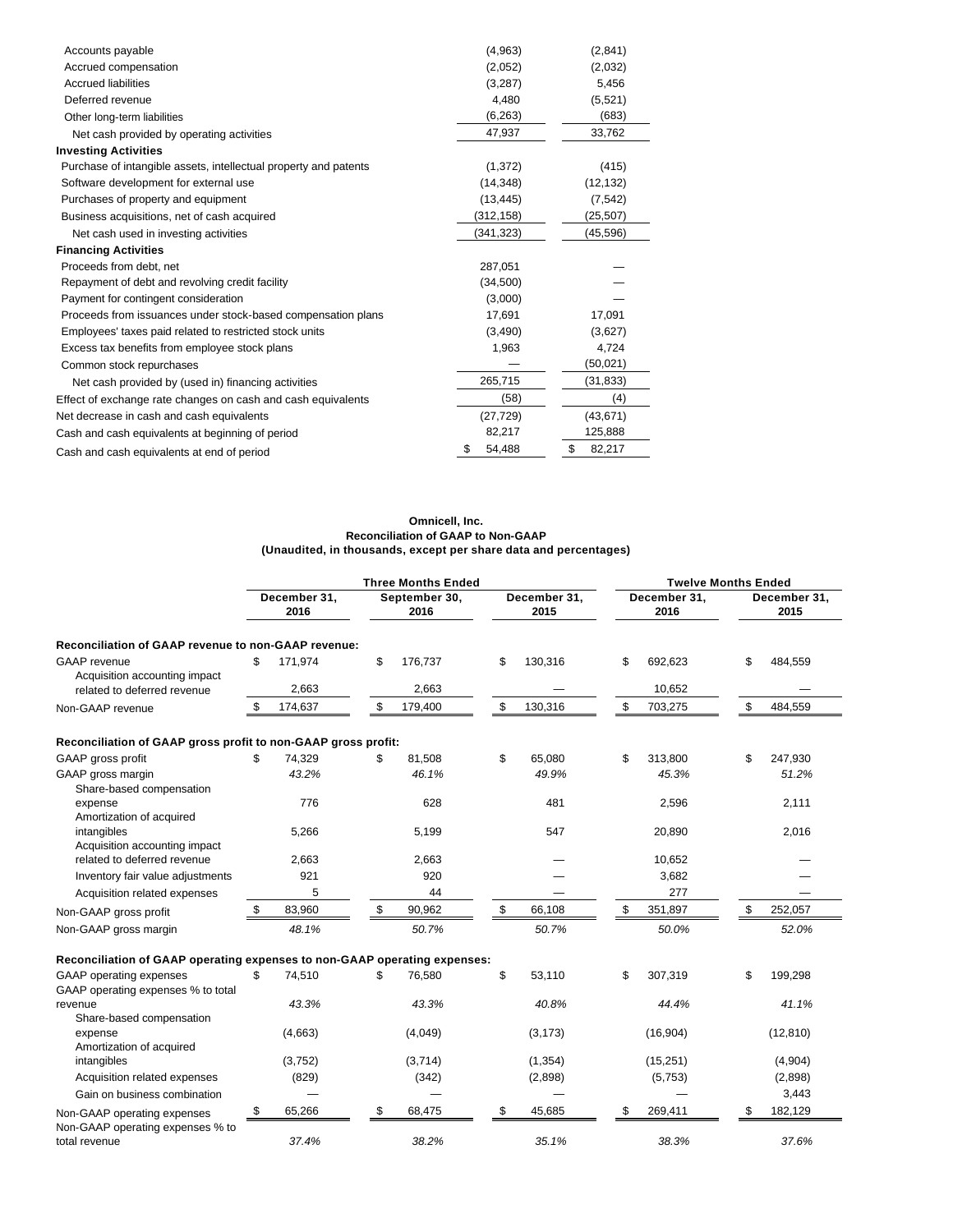|                                                                                                   |                         |                      | <b>Three Months Ended</b> |                      |                      | <b>Twelve Months Ended</b> |                      |  |  |  |  |
|---------------------------------------------------------------------------------------------------|-------------------------|----------------------|---------------------------|----------------------|----------------------|----------------------------|----------------------|--|--|--|--|
|                                                                                                   |                         | December 31,<br>2016 | September 30,<br>2016     | December 31,<br>2015 | December 31.<br>2016 |                            | December 31,<br>2015 |  |  |  |  |
| Reconciliation of GAAP income (loss) from operations to non-GAAP income from<br>operations:       |                         |                      |                           |                      |                      |                            |                      |  |  |  |  |
| GAAP income (loss) from operations<br>GAAP operating income % to total                            | \$                      | (181)                | \$<br>4,928               | \$<br>11,970         | \$<br>6,481          | \$                         | 48,632               |  |  |  |  |
| revenue<br>Share-based compensation                                                               |                         | $(0.1)\%$            | 2.8%                      | 9.2%                 | 0.9%                 |                            | 10.0%                |  |  |  |  |
| expense<br>Amortization of acquired                                                               |                         | 5,438                | 4,677                     | 3,654                | 19,500               |                            | 14,921               |  |  |  |  |
| intangibles<br>Acquisition accounting impact                                                      |                         | 9,017                | 8,913                     | 1,901                | 36,141               |                            | 6,920                |  |  |  |  |
| related to deferred revenue                                                                       |                         | 2,663                | 2,663                     |                      | 10,652               |                            |                      |  |  |  |  |
| Inventory fair value adjustments                                                                  |                         | 921                  | 920                       |                      | 3,682                |                            |                      |  |  |  |  |
| Acquisition related expenses<br>Gain on business combination                                      |                         | 834                  | 386                       | 2,898                | 6,029                |                            | 2,898<br>(3, 443)    |  |  |  |  |
| Non-GAAP income from operations                                                                   | \$                      | 18,692               | \$<br>22,487              | \$<br>20,423         | \$<br>82,485         | \$                         | 69,928               |  |  |  |  |
| Non-GAAP operating income % to<br>total Non-GAAP revenue                                          |                         | 10.7%                | 12.5%                     | 15.7%                | 11.7%                |                            | 14.4%                |  |  |  |  |
| Reconciliation of GAAP net income to non-GAAP net income:                                         |                         |                      |                           |                      |                      |                            |                      |  |  |  |  |
| GAAP net income<br>Share-based compensation                                                       | \$                      | 157                  | \$<br>1,983               | \$<br>7,655          | \$<br>603            | \$                         | 30,760               |  |  |  |  |
| expense<br>Amortization of acquired                                                               |                         | 5,438                | 4,677                     | 3,654                | 19,500               |                            | 14,921               |  |  |  |  |
| intangibles<br>Acquisition accounting impact                                                      |                         | 9,017                | 8,913                     | 1,901                | 36,141               |                            | 6,920                |  |  |  |  |
| related to deferred revenue                                                                       |                         | 2,663                | 2,663                     |                      | 10,652               |                            |                      |  |  |  |  |
| Inventory fair value adjustments                                                                  |                         | 921                  | 920                       |                      | 3,682                |                            |                      |  |  |  |  |
| Acquisition related expenses                                                                      |                         | 632                  | 783                       | 2,898                | 7,019                |                            | 2,898                |  |  |  |  |
| Gain on business combination<br>Tax effect of the adjustments                                     |                         |                      |                           |                      |                      |                            | (3, 443)             |  |  |  |  |
| above <sup>(a)</sup>                                                                              |                         | (5,031)              | (5,047)                   | (1,665)              | (21, 850)            |                            | (3,368)              |  |  |  |  |
| Non-GAAP net income                                                                               | \$                      | 13,797               | \$<br>14,892              | \$<br>14,443         | \$<br>55,747         | S                          | 48,688               |  |  |  |  |
| Reconciliation of GAAP net income per share - diluted to non-GAAP net income per share - diluted: |                         |                      |                           |                      |                      |                            |                      |  |  |  |  |
| Shares - diluted GAAP                                                                             |                         | 37,256               | 37,079                    | 36,172               | 36,864               |                            | 36,718               |  |  |  |  |
| Shares - diluted Non-GAAP                                                                         |                         | 37,256               | 37,079                    | 36,172               | 36,864               |                            | 36,718               |  |  |  |  |
| GAAP net income per share - diluted<br>Share-based compensation                                   | \$                      |                      | \$<br>0.05                | \$<br>0.21           | \$<br>0.02           | \$                         | 0.84                 |  |  |  |  |
| expense<br>Amortization of acquired                                                               |                         | 0.15                 | 0.13                      | 0.10                 | 0.53                 |                            | 0.41                 |  |  |  |  |
| intangibles<br>Acquisition accounting impact                                                      |                         | 0.24                 | 0.24                      | 0.05                 | 0.98                 |                            | 0.18                 |  |  |  |  |
| related to deferred revenue                                                                       |                         | 0.07                 | 0.07                      |                      | 0.29                 |                            |                      |  |  |  |  |
| Inventory fair value adjustments                                                                  |                         | 0.02                 | 0.02                      |                      | 0.10                 |                            |                      |  |  |  |  |
| Acquisition related expenses                                                                      |                         | 0.02                 | 0.02                      | 0.08                 | 0.19                 |                            | 0.08                 |  |  |  |  |
| Gain on business combination<br>Tax effect of the adjustments                                     |                         |                      |                           |                      |                      |                            | (0.09)               |  |  |  |  |
| above <sup>(a)</sup>                                                                              |                         | (0.13)               | (0.13)                    | (0.04)               | (0.60)               |                            | (0.09)               |  |  |  |  |
| Non-GAAP net income per share -<br>diluted                                                        | $\sqrt[6]{\frac{1}{2}}$ | 0.37                 | \$<br>0.40                | \$<br>0.40           | \$<br>1.51           | \$                         | 1.33                 |  |  |  |  |

| GAAP net income                  | \$<br>157 | \$<br>1,983 | \$<br>7,655 | \$<br>603 | \$<br>30,760 |
|----------------------------------|-----------|-------------|-------------|-----------|--------------|
| Share-based compensation         |           |             |             |           |              |
| expense                          | 5,438     | 4,677       | 3,654       | 19,500    | 14,921       |
| Interest (income) and expense,   |           |             |             |           |              |
| net                              | 998       | 1,523       | 89          | 5,616     | 410          |
| Depreciation and amortization    |           |             |             |           |              |
| expense                          | 14,457    | 14,702      | 7,182       | 58,362    | 25,639       |
| Acquisition accounting impact    |           |             |             |           |              |
| related to deferred revenue      | 2,663     | 2,663       |             | 10,652    |              |
| Inventory fair value adjustments | 921       | 920         |             | 3,682     |              |
| Acquisition related expenses     | 632       | 783         | 2,898       | 7,019     | 2,898        |
| Gain on business combination     |           |             |             |           | (3, 443)     |
| Income tax expense (benefit)     | (1, 994)  | 224         | 3,562       | (2,551)   | 15.484       |
| Non-GAAP Adjusted EBITDA (b)     | 23,272    | 27,475      | 25,040      | 102,883   | 86,669       |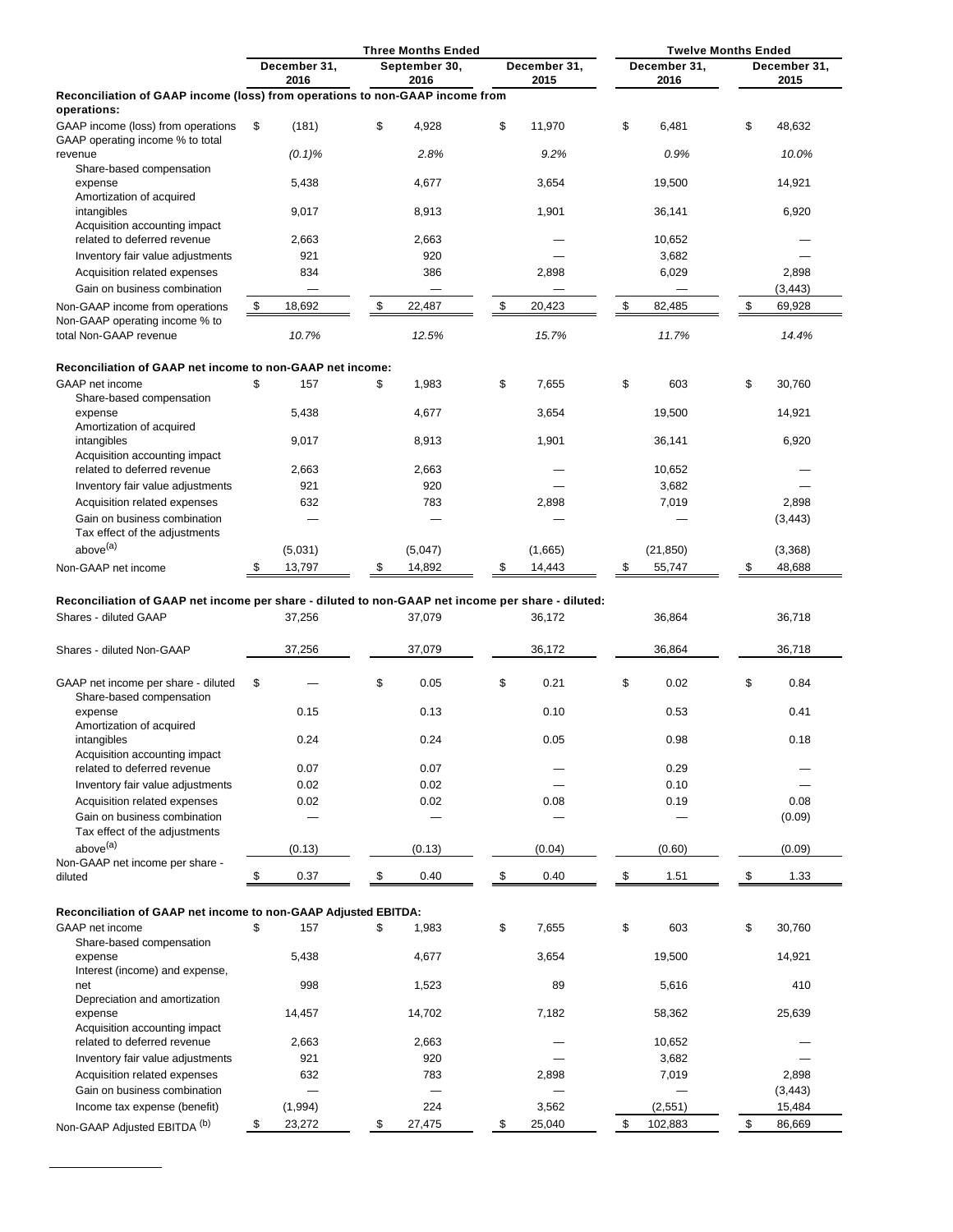(a) Tax effects calculated for all adjustments except share-based compensation expense, using the tax rate of 38%.

(b) Defined as earnings before interest income and expense, taxes, depreciation and amortization, share-based compensation expense, as well as excluding certain non-GAAP adjustments.

|                                      |                                | Three Months Ended December 31, 2016 |    |         | Three Months Ended December 31, 2015 |                                       |    |                                |    |         |  |  |
|--------------------------------------|--------------------------------|--------------------------------------|----|---------|--------------------------------------|---------------------------------------|----|--------------------------------|----|---------|--|--|
|                                      | Automation<br>and<br>Analytics | <b>Medication</b><br>Adherence       |    | Total   |                                      | <b>Automation</b><br>and<br>Analytics |    | <b>Medication</b><br>Adherence |    | Total   |  |  |
| Revenues<br>Cost of                  | \$<br>143,583                  | \$<br>28,391                         | \$ | 171,974 | \$                                   | 105,874                               | \$ | 24,442                         | \$ | 130,316 |  |  |
| revenues                             | 77,566                         | 20,079                               |    | 97,645  |                                      | 48,020                                |    | 17,216                         |    | 65,236  |  |  |
| Gross profit<br>Gross margin         | 66,017                         | 8,312                                |    | 74,329  |                                      | 57,854                                |    | 7,226                          |    | 65,080  |  |  |
| %                                    | 46.0%                          | 29.3%                                |    | 43.2%   |                                      | 54.6%                                 |    | 29.6%                          |    | 49.9%   |  |  |
| Operating<br>expenses<br>Income from | 47,402                         | 7,325                                |    | 54,727  |                                      | 28,889                                |    | 5,937                          |    | 34,826  |  |  |
| segment<br>operations                | \$<br>18,615                   | \$<br>987                            | \$ | 19,602  | \$                                   | 28,965                                | \$ | 1,289                          | \$ | 30,254  |  |  |
| Operating<br>margin %                | 13.0%                          | 3.5%                                 |    | 11.4%   |                                      | 27.4%                                 |    | 5.3%                           |    | 23.2%   |  |  |
| Corporate<br>costs                   |                                |                                      |    | 19,783  |                                      |                                       |    |                                |    | 18,284  |  |  |
| Income<br>(loss) from<br>operations  |                                |                                      | æ. | (181)   |                                      |                                       |    |                                |    | 11,970  |  |  |

#### **Omnicell, Inc. Segmented Information (Unaudited, in thousands, except for percentages)**

#### **Omnicell, Inc. Segmented Information (Unaudited, in thousands, except for percentages)**

|                                      |                                |         | Year Ended December 31, 2016   |    |         | Year Ended December 31, 2015 |                                |    |                                |    |         |  |  |
|--------------------------------------|--------------------------------|---------|--------------------------------|----|---------|------------------------------|--------------------------------|----|--------------------------------|----|---------|--|--|
|                                      | Automation<br>and<br>Analytics |         | <b>Medication</b><br>Adherence |    | Total   |                              | Automation<br>and<br>Analytics |    | <b>Medication</b><br>Adherence |    | Total   |  |  |
| Revenues<br>Cost of                  | \$                             | 593,626 | \$<br>98,997                   | \$ | 692,623 | \$                           | 390,321                        | \$ | 94,238                         | \$ | 484,559 |  |  |
| revenues                             |                                | 310,967 | 67,856                         |    | 378,823 |                              | 171,943                        |    | 64,686                         |    | 236,629 |  |  |
| Gross profit                         |                                | 282,659 | 31,141                         |    | 313,800 |                              | 218,378                        |    | 29,552                         |    | 247,930 |  |  |
| Gross margin<br>%                    |                                | 47.6%   | 31.5%                          |    | 45.3%   |                              | 55.9%                          |    | 31.4%                          |    | 51.2%   |  |  |
| Operating<br>expenses                |                                | 198,511 | 24,843                         |    | 223,354 |                              | 114,084                        |    | 24,258                         |    | 138,342 |  |  |
| Income from<br>segment<br>operations | - \$                           | 84,148  | \$<br>6,298                    |    | 90,446  | \$                           | 104,294                        | \$ | 5,294                          |    | 109,588 |  |  |
| Operating<br>margin %                |                                | 14.2%   | 6.4%                           |    | 13.1%   |                              | 26.7%                          |    | 5.6%                           |    | 22.6%   |  |  |
| Corporate<br>costs                   |                                |         |                                |    | 83,965  |                              |                                |    |                                |    | 60,956  |  |  |
| Income<br>from<br>operations         |                                |         |                                | S  | 6,481   |                              |                                |    |                                | S  | 48,632  |  |  |

**Omnicell, Inc. Segment Information Non-GAAP Gross Margin and Non-GAAP Operating Margin (Unaudited, in thousands, except for percentages)**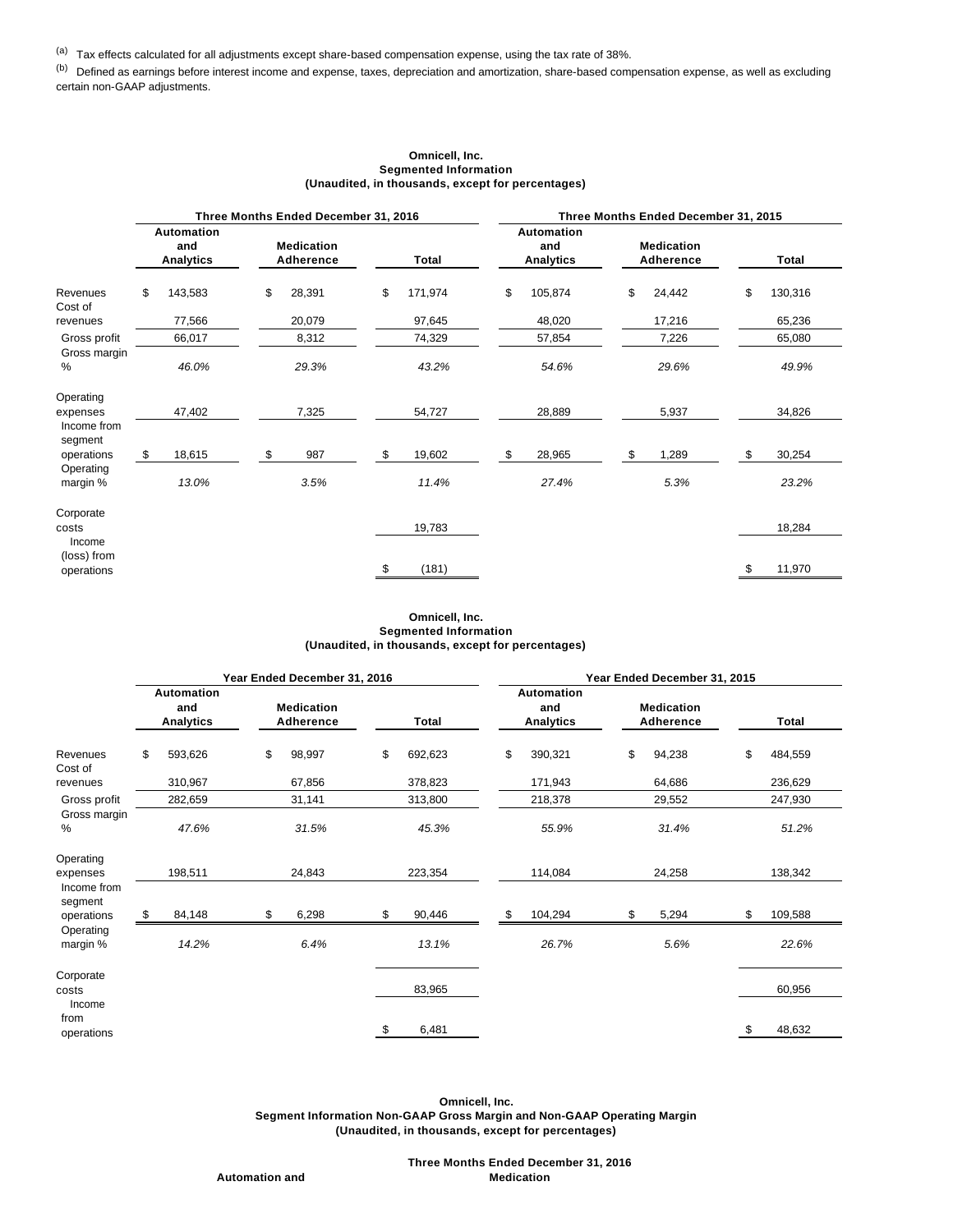|                                                                                                | Analytics |         |                       |      |                               | Adherence |    |        |                     |      |                               |      |                       |                       |        |                               |        |
|------------------------------------------------------------------------------------------------|-----------|---------|-----------------------|------|-------------------------------|-----------|----|--------|---------------------|------|-------------------------------|------|-----------------------|-----------------------|--------|-------------------------------|--------|
|                                                                                                |           |         | $%$ of<br><b>GAAP</b> |      | $%$ of<br>Non-<br><b>GAAP</b> |           |    |        | % of<br><b>GAAP</b> |      | $%$ of<br>Non-<br><b>GAAP</b> |      |                       | $%$ of<br><b>GAAP</b> |        | $%$ of<br>Non-<br><b>GAAP</b> |        |
|                                                                                                |           | Amount  | Revenue               |      | Revenue                       |           |    | Amount | Revenue             |      | Revenue                       |      | Amount                | Revenue               |        | Revenue                       |        |
| <b>Revenues</b><br>Acquisition<br>accounting<br>impact related<br>to deferred                  | \$        | 143,583 |                       |      |                               |           | \$ | 28,391 |                     |      |                               |      | \$<br>171,974         |                       |        |                               |        |
| revenue                                                                                        |           | 2,663   | 1.9                   | $\%$ | 1.8                           | $\%$      |    |        |                     | %    |                               | %    | 2,663                 | 1.5                   | %      | 1.5                           | %      |
| Non-GAAP                                                                                       |           |         |                       |      |                               |           |    |        |                     |      |                               |      |                       |                       |        |                               |        |
| <b>Revenues</b>                                                                                | \$        | 146,246 |                       |      |                               |           | \$ | 28,391 |                     |      |                               |      | \$<br>174,637         |                       |        |                               |        |
| <b>GAAP Gross</b>                                                                              |           |         |                       |      |                               |           |    |        |                     |      |                               |      |                       |                       |        |                               |        |
| profit<br>Stock-based<br>compensation                                                          | \$        | 66,017  | 46.0                  | %    | 45.1                          | $\%$      | \$ | 8,312  | 29.3                | $\%$ | 29.3                          | %    | \$<br>74,329          | 43.2                  | %      | 42.6                          | %      |
| expense<br>Amortization<br>expense of<br>acquired<br>intangible                                |           | 668     | 0.5                   | %    | 0.5                           | $\%$      |    | 108    | 0.4                 | %    | 0.4                           | %    | 776                   | 0.5                   | %      | 0.4                           | %      |
| assets<br>Acquisition<br>accounting<br>impact related                                          |           | 4,820   | 3.4                   | %    | 3.3                           | $\%$      |    | 446    | 1.6                 | $\%$ | 1.6                           | %    | 5,266                 | 3.1                   | %      | 3.0                           | %      |
| to deferred<br>revenue<br>Inventory fair                                                       |           | 2,663   | 1.9                   | %    | 1.8                           | $\%$      |    |        |                     | $\%$ |                               | %    | 2,663                 | 1.5                   | %      | 1.5                           | $\%$   |
| value<br>adjustments<br>Acquisitions<br>related                                                |           | 921     | 0.6                   | $\%$ | $0.6\,$                       | $\%$      |    |        |                     | $\%$ |                               | %    | 921                   | 0.5                   | $\%$   | 0.5                           | $\%$   |
| expenses                                                                                       |           | 5       |                       | %    |                               | %         |    |        |                     | %    |                               | %    | 5                     |                       | %      |                               | %      |
| Non-GAAP<br>Gross profit                                                                       | \$        | 75,094  | 52.3                  | %    | 51.3                          | $\%$      | \$ | 8,866  | 31.2                | %    | 31.2                          | %    | \$<br>83,960          | 48.8                  | %      | 48.1                          | %      |
| <b>GAAP</b>                                                                                    |           |         |                       |      |                               |           |    |        |                     |      |                               |      |                       |                       |        |                               |        |
| Operating<br>income<br>Stock-based                                                             | \$        | 18,615  | 13.0                  | %    | 12.7                          | %         | \$ | 988    | 3.5                 | %    | 3.5                           | %    | \$<br>19,603          | 11.4                  | %      | 11.2                          | %      |
| compensation<br>expense<br>Amortization<br>expense of<br>acquired                              |           | 2,672   | 1.9                   | %    | 1.8                           | $\%$      |    | 270    | 0.95                | $\%$ | 1.0                           | %    | 2,942                 | 1.7                   | %      | 1.7                           | %      |
| intangible<br>assets<br>Acquisition<br>accounting<br>impact related                            |           | 7,494   | 5.2                   | %    | 5.1                           | %         |    | 1,523  | 5.4                 | %    | 5.4                           | %    | 9,017                 | 5.2                   | %      | 5.2                           | %      |
| to deferred<br>revenue<br>Inventory fair<br>value                                              |           | 2,663   | 1.9                   | $\%$ | $1.8\,$                       | $\%$      |    |        |                     | $\%$ |                               | %    | 2,663                 | $1.5\,$               | %      | $1.5\,$                       | %      |
| adjustments<br>Acquisitions<br>related                                                         |           | 921     | $0.6\,$               | $\%$ | 0.6                           | %         |    |        |                     | $\%$ |                               | %    | 921                   | 0.5                   | %      | $0.5\,$                       | %      |
| expenses<br>Non-GAAP                                                                           |           | 23      |                       | $\%$ |                               | $\%$      |    |        |                     | %    |                               | %    | 23                    |                       | %      | $\overline{\phantom{0}}$      | %      |
| Operating<br>income                                                                            | \$        | 32,388  | 22.6                  | %    | 22.1                          | $\%$      | \$ | 2,781  | 9.8                 | %    | 9.8                           | $\%$ | \$<br>35,169          | 20.5                  | %      | 20.1                          | %      |
| <b>GAAP</b><br>Corporate<br>costs<br>Less: Stock-<br>based<br>compensation<br>expense<br>Less: |           |         |                       |      |                               |           |    |        |                     |      |                               |      | \$<br>19,784<br>2,496 | 11.5<br>1.5           | %<br>% | 11.3<br>1.4                   | %<br>% |
| Acquisition-<br>related<br>expenses<br>Non-GAAP<br>Corporate                                   |           |         |                       |      |                               |           |    |        |                     |      |                               |      | 811                   | 0.5                   | $\%$   | 0.5                           | %      |
| costs                                                                                          |           |         |                       |      |                               |           |    |        |                     |      |                               |      | \$<br>16,477          | 9.6                   | $\%$   | 9.4                           | %      |